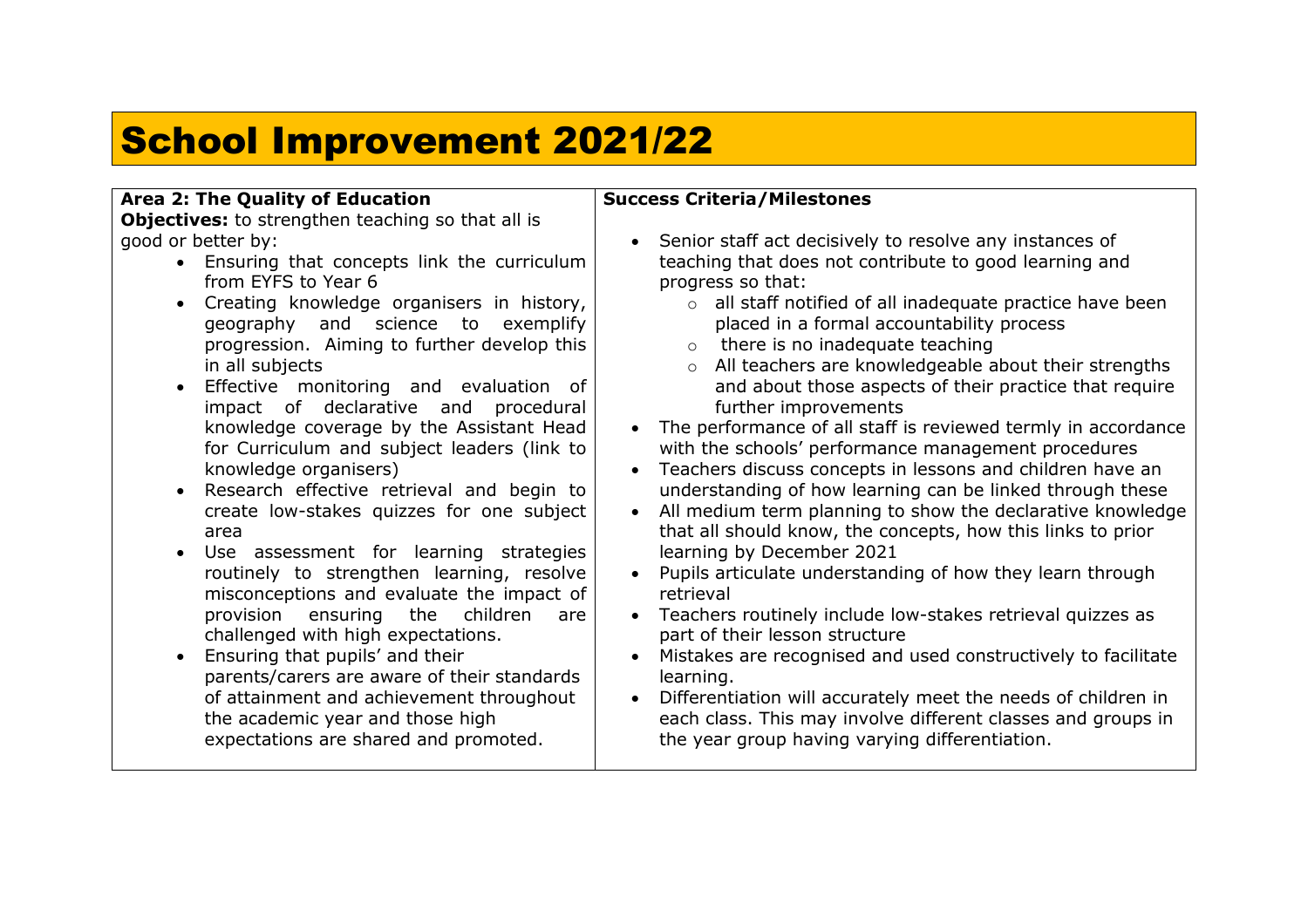| <b>Action Steps</b>                                                                               | <b>Lead</b><br><b>Person</b>  | <b>Target</b><br><b>Date</b>                       | <b>Monitored</b><br>by                      | <b>Method of</b><br><b>Monitoring</b>                           | <b>Resources/</b><br><b>Finances/</b><br><b>CPD</b> | <b>Success</b><br><b>Criteria/Milestones</b>                                                                                                                                                                                                                                                                  |
|---------------------------------------------------------------------------------------------------|-------------------------------|----------------------------------------------------|---------------------------------------------|-----------------------------------------------------------------|-----------------------------------------------------|---------------------------------------------------------------------------------------------------------------------------------------------------------------------------------------------------------------------------------------------------------------------------------------------------------------|
| Raise staff awareness<br>and develop skills in<br>retrieval strategies and<br>why it is important | <b>RC</b><br>Phase<br>Leaders | <b>Dec 21</b><br>Feb 22<br>June 22                 | HT, AHT,<br>Governors                       | Weekly<br>planning,<br>Assessment<br>files<br>Learning<br>walks |                                                     | Retrieval activities<br>exist in weekly<br>planning.<br>Teachers are able to<br>easily identify<br>strategies they are<br>using and why they<br>are helping children<br>remember. Children<br>are able to talk about<br>how they practice<br>remembering<br>learning (linked with<br>knowledge<br>organisers) |
| Raise pupil awareness<br>about how they learn<br>(metacognition)                                  | <b>Class</b><br>teachers      | Sept 21<br>Nov 21<br>Jan 22<br>April 22<br>June 22 | Leadership<br>Group/Key<br>Stage<br>Leaders | Learning<br>Walks<br>Questioning<br>children                    |                                                     |                                                                                                                                                                                                                                                                                                               |
| To review 9 Teach Like a<br>Champion strategies                                                   | <b>RC</b>                     | <b>Oct 21</b><br>Jan 22<br>Apr 22<br><b>Jul 22</b> | <b>HT</b><br><b>SLT</b><br>Phase<br>Leaders | Observations<br><b>PDMs</b><br>Coaching                         |                                                     | Observations will<br>show that all children<br>are supportively<br>challenged through<br>high expectations<br>using these<br>strategies. Teachers<br>will be using all 9<br>strategies as<br>appropriate.                                                                                                     |
| To mentor NQTs and<br>teachers who require<br>improvement.                                        | Leadership<br>Team            | Dec 21<br>Feb 22<br>May 22<br>July 22              | <b>HT</b>                                   | Support<br>Plans<br>Appraisals                                  |                                                     | All teachers are<br>consistently good or<br>better.                                                                                                                                                                                                                                                           |